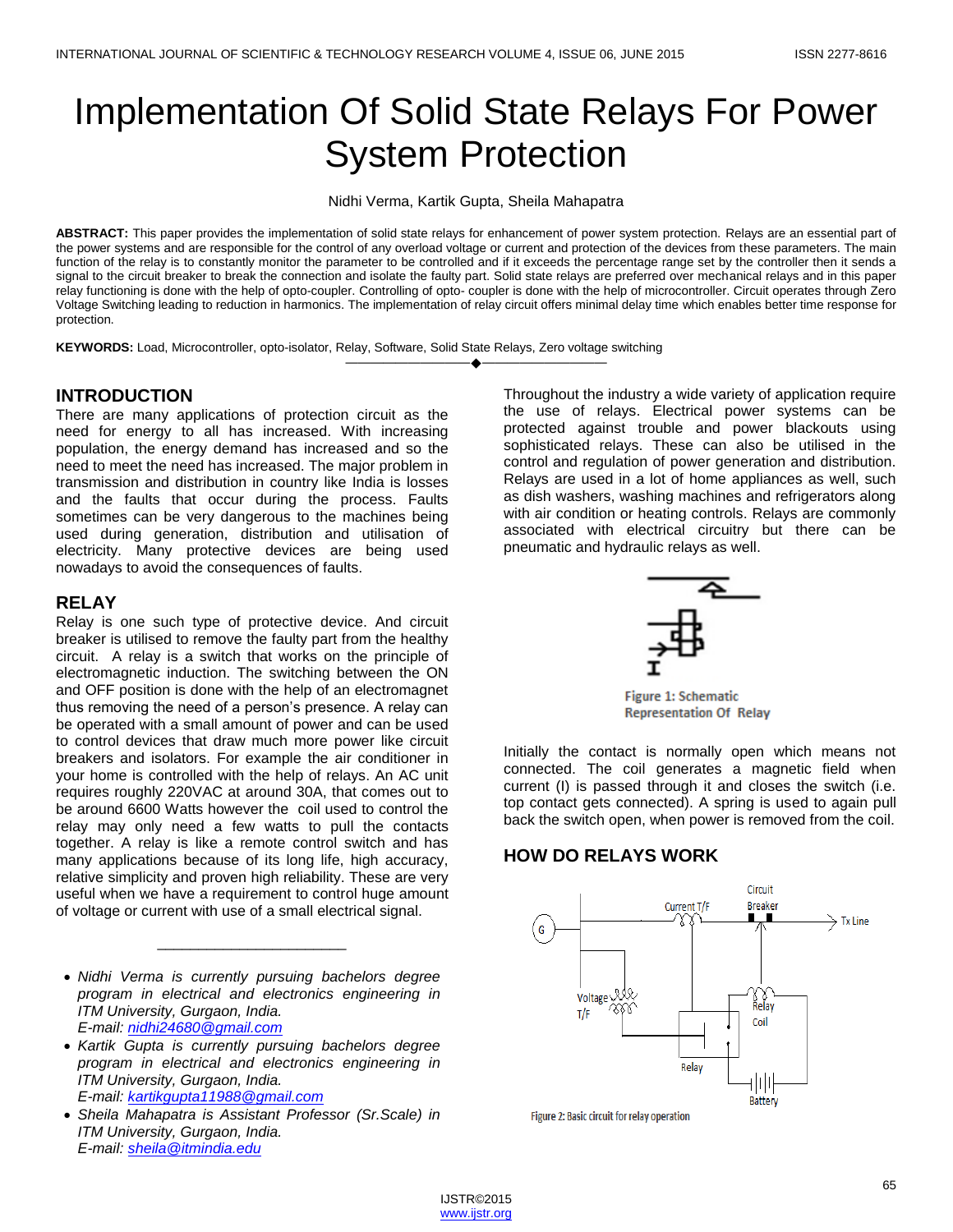The main part of the relay is the sensing unit which basically is an electrical coil. AC or DC current can be used to power the coil. When applied current/ voltage increases from the threshold value, the armature of the relay gets activated by the coil, which is used to close the open contacts. The switch mechanism is actuated by a magnetic force that is generated when power is supplied to the coil. When coil is energised it sends information to the circuit breaker that breaks the circuit till the fault clearance or isolates the faulty part. The relay compares the current or voltage from the transformer connected before the relay and send information to the circuit breaker. The coil opens when the circuit breaker disconnects the faulty part.

#### **The basic functions performed by the relay are:**

On/Off Control- For example, in air conditioning control, relay is used to limit and control the compressor power which is a "high power" load. Limit Control - In this, relay is used to control a set of parameters and disconnect the device if the value of these parameters goes above or below the set value. For Example in Motor Speed Control, motor gets disconnected if the desired speed increases or decreases beyond the limit. Logic Operation – In this, the relay is connected to desired point only if a particular logic is getting fulfilled. For example, in Test Equipment control, the instrument under test is connected to a number of testing points.

#### **TYPES OF RELAYS**

Relay can be broadly classified on the basis of construction and application. There are three types of relay based on construction which are Electromechanical, Static and Numerical.

#### **A.) Electromechanical Relays**



**Figure 3: Electromechanical Relay** 

The above diagram shows the schematic of an electromechanical relay. The parts are as follows:

- Spring
- **Electromagnet**
- Moveable armature
- Stationary contact
- Moveable contact

The two contacts are kept separated with the help of a spring. When the electromagnet gets energized the two contacts are pulled together. With proper application, the integration between power circuits and control circuits can be done with the help of electromechanical relays. Advantages of Electromechanical relays are no requirement

of heat sink, lower cost, availability of multiple poles and easy switching in both AC and DC.

#### **B.) Static Relay (Solid State Relays)**

In this type of relay, the comparison or measurement of electrical quantities is performed by a static circuit which gives an output signal for the tripping of a circuit breaker. These are known as static as they don't have any moving part. In this type of relay instead of magnetic coil or mechanical components we use analog electronic devices to create the relay characteristics and the incoming current or voltage waveforms are monitored by analog circuits, not digitized. In these, there is no effect of gravity or vibration or shock. Sometimes, these relays use microprocessor but they can't be called microprocessor relays as it lacks the attribute of digital/numeric relay. These relays use semiconductor devices like diodes, SCR, TRIAC, Power transistor etc. to conduct load current. Relatively low control circuit energy is required to perform switching of the output state from OFF to ON position since there is use of semiconductor devices. To protect the circuit under control for introduction of electrical noises we often use static relays. Static relays are highly reliable and have a long life. They do not have any moving parts or contact bounce and thus have a fast response. Only single pole switching can be accomplished using this relay. This acts as a major drawback. Secondly they are costly as compared to electromechanical relays.

#### **Type of SSR:**

It is convenient to classify the SSR by the nature of the input circuit and the classification is as follows:

1) Reed- Relay coupled SSR



Figure 4: Reed Relay SSR

In this type of SSR application of control signal is done on the coil of the reed relay. Thyristor switch is triggered when the appropriate circuitry is activated upon closing of reed switch.

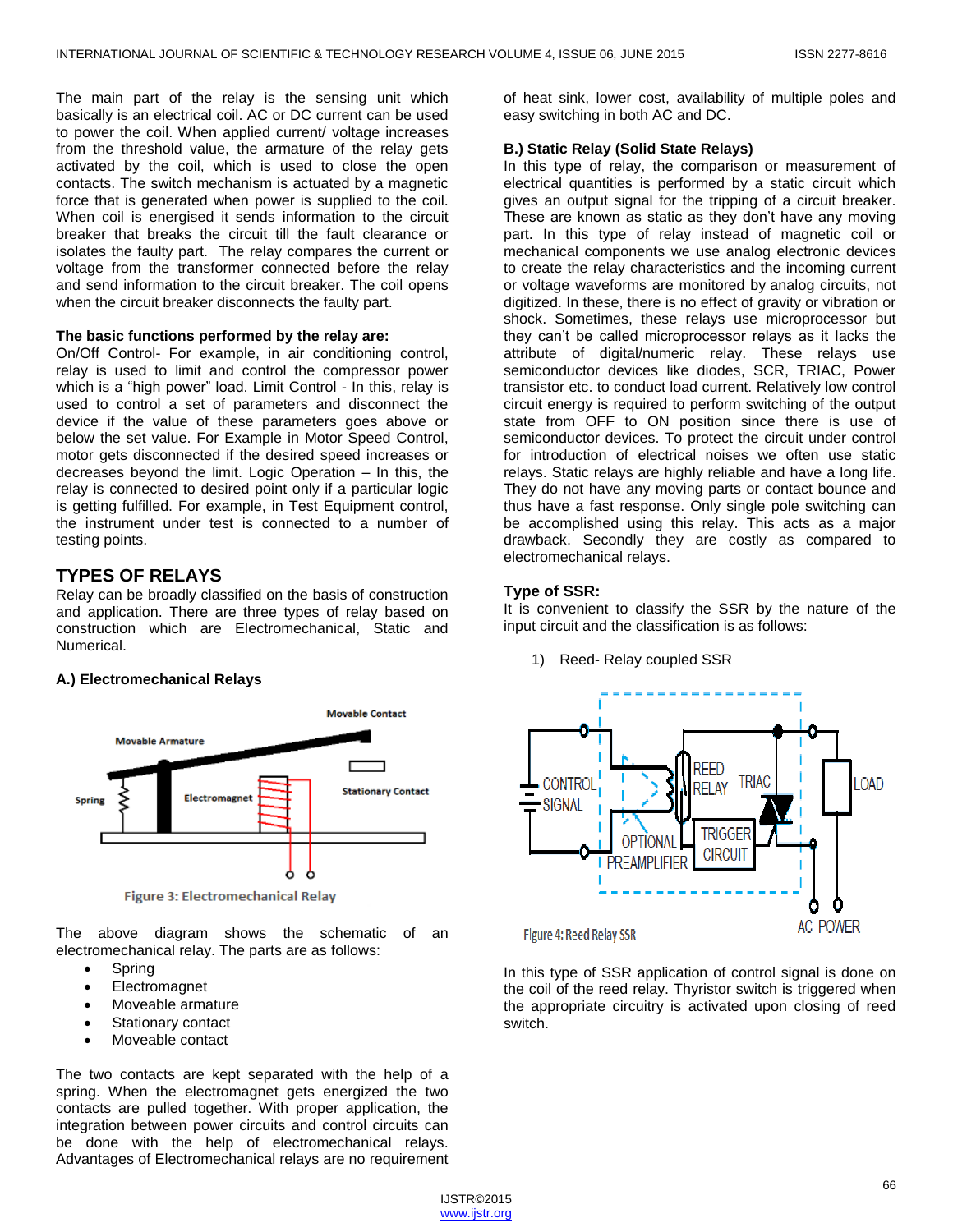#### 2) Transformer coupled SSR



In this type, primary of low-power transformer is provided with the control signal, the thyristor switch is triggered by the secondary that is generated by the primary excitation.

#### **Photo- Coupled SSR**



In this type of relay a light or infrared source (generally LED) is provided with a control signal. A photo- sensitive semi- conductor device (diode, transistor or thyristor) detects the radiation from that source and generates an output. The output triggers the TRIAC which is used to switch the load current. The electrical isolation is excellent as the input and output path are coupled only by a beam of light. This type of SSR is discussed in detail below.

#### **C.) Numerical Relays**

Numerical relays or digital relays are designed to carry out protection function of various electrical equipments such as generator, transformer, transmission lines, motor etc. with the use of digital technology. They use microcontroller with a software based protection algorithm for the electrical fault detection. These are based on digital technology and are more or less immune to variation or drift in parameters of individual components like OP-AMPS etc. due to changes in temperature, ageing etc. The reliability of the circuit increases with the use of digital signals. These may include protection functions, metering and self- test functions. These are programmable types of relays. In this type of relay the behaviour along with the characteristics can be programmed. It can be used to accomplish various protection functions with appropriate modifications in the software. This can be done either with the same hardware or small adjustment may be required to be done in the device.

## **SOLID STATE RELAYS**

The block diagram of a solid state relay with opto-isolator made by us is given below: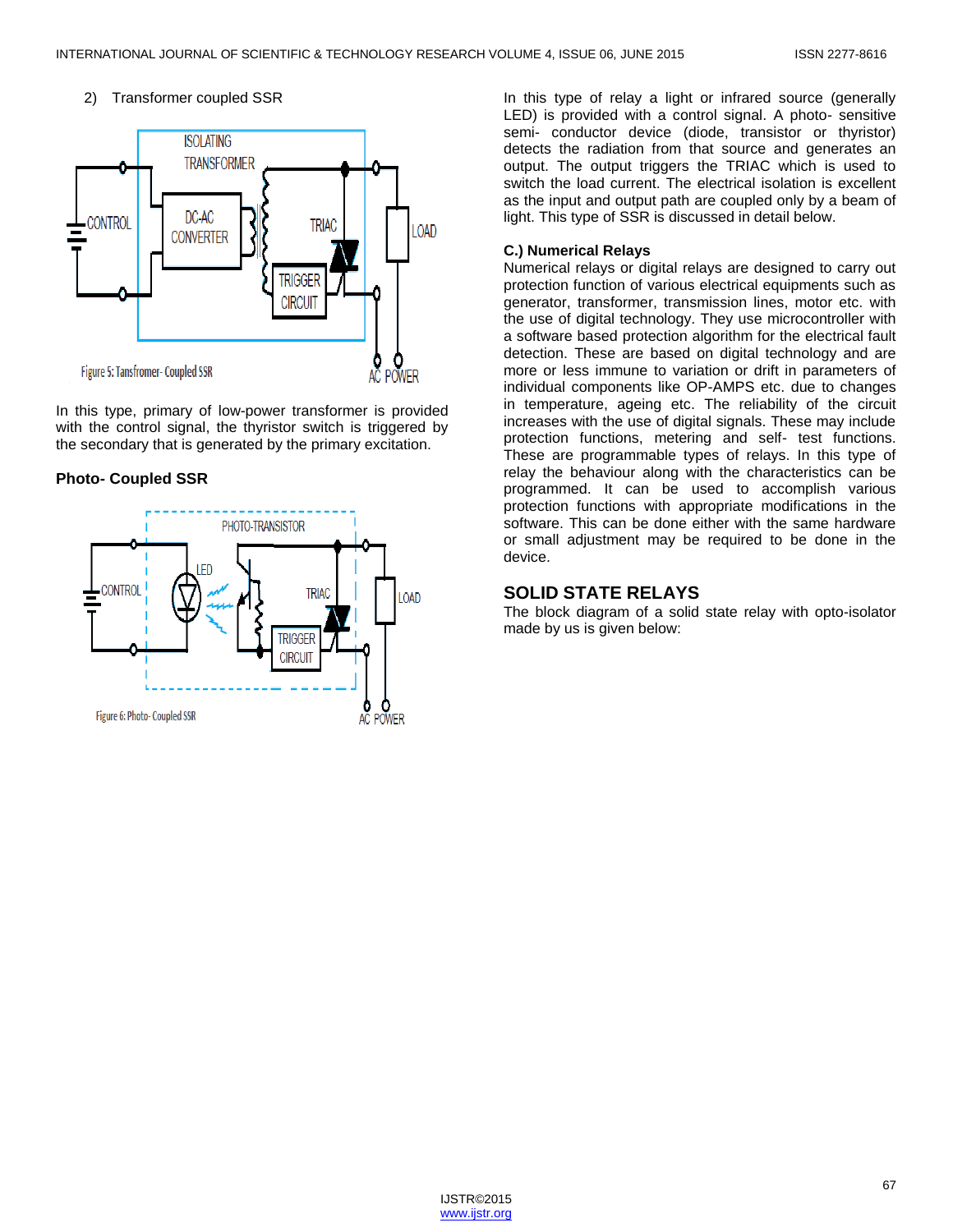







In the above circuit a power block is made with the help of transformer, bridge rectifier and voltage regulator. This block is to provide a voltage at 5V. This voltage is given to the microcontroller for its further operation. The microcontroller is loaded with the code required for the circuit operation. The input to the microcontroller is given by start and stop push buttons which helps in generating random output pulses to pin 21 of the microcontroller. The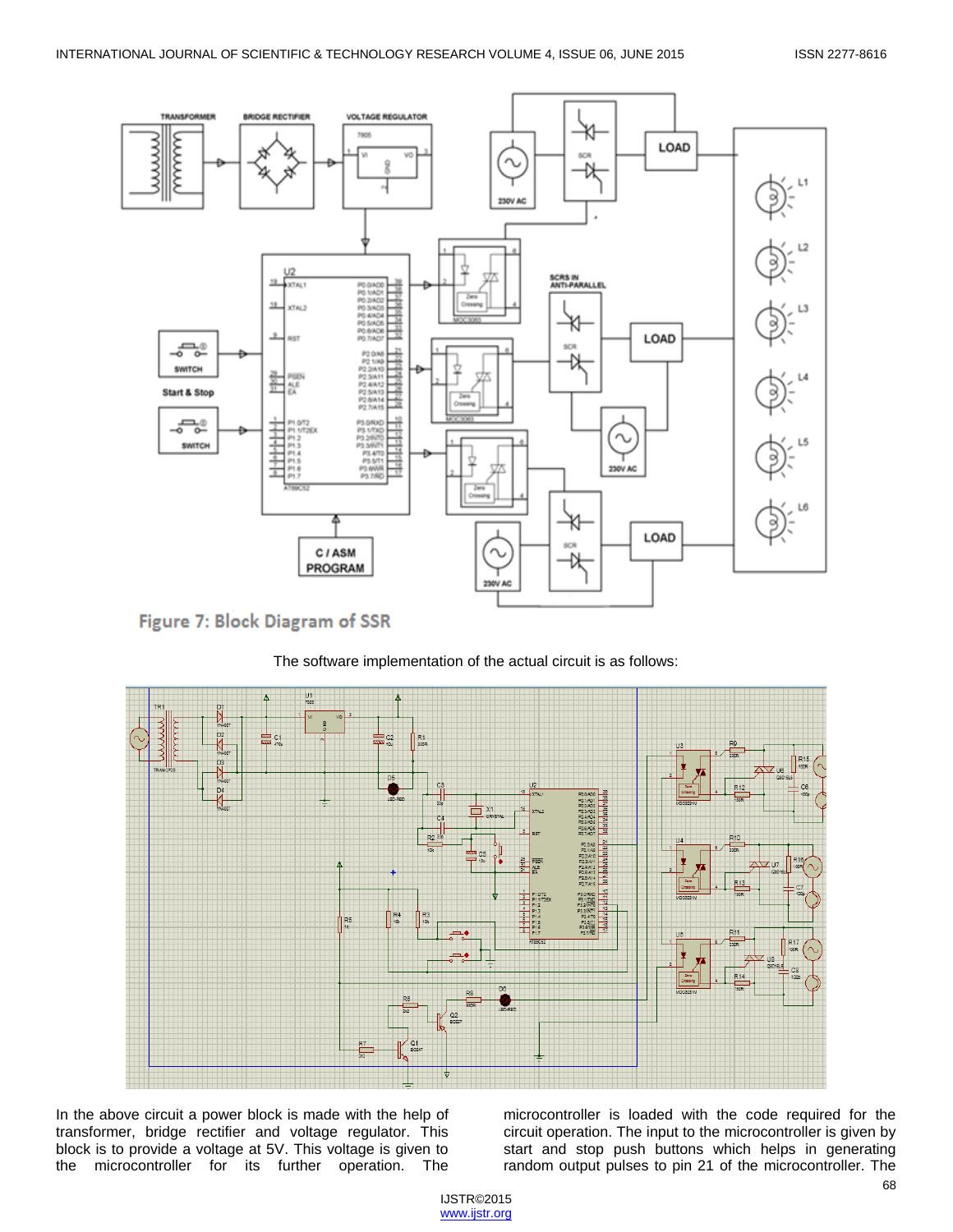random pulses are amplified with the help of transistors. The output of the transistor drives 3 opto-isolators. The output of the opto-isolators drives respective TRIAC which are connected in series with load in each phase. Optoisolator conducts only at zero- voltage crossing this implies even if switching is done at the peak of the supply then also load will get ON only after zero crossing voltage of supply voltage. In zero voltage switching (ZVS) the turn-on and turn-off occurs at zero current and voltage, resulting in an essentially lossless switch. This is very easy in ac circuits as the supply voltage itself gets zero 50-60 times a second. ZVS improves the life of controller as well as the load as it reduces the chances of arc formation in the relay. Without ZVS the power could get turned on when the voltage is, may be 120VAC which could result to an electrical arc (spark). Signal going to the opto- isolator is controlled with the help of pulse- width modulation technique. The output is observed by the ON and OFF of the three lamps which depicts the three phase supply in the normal power system.



*Figure 8: Lamps are off*



*Figure 9: Lamps are ON after pushing the push button*

#### **RESULT**



The load gets turn on or off only at zero voltage, the supply being A.C. gets zero 50 times in one second if the supply frequency is 50Hz. The above output is shown on the CRO across the load. Resistive path was needed to be provided between the CRO and the load so as to bring the voltage in range of CRO display. This could also be done by providing an isolated transformer across the load. By increasing the delay we can get different output with which the flickering of the lamp (load) changes and similarly the output on the CRO changes.

## **APPLICATION OF SOLID STATE RELAYS -**

SSR has gained favour in various regions that was earlier the domain of electromechanical relay or contactor. These are increasingly used in transformers, lamps, temperature control, solenoids, motors and valves etc. Few applications include the following:

- Industrial automation, lighting and appliances
- Packaging and tooling machines
- Electronic appliances
- Manufacturing equipment
- Test and security systems
- Instrumentation system
- Production equipment
- On-board power control
- Traffic control
- Elevator control